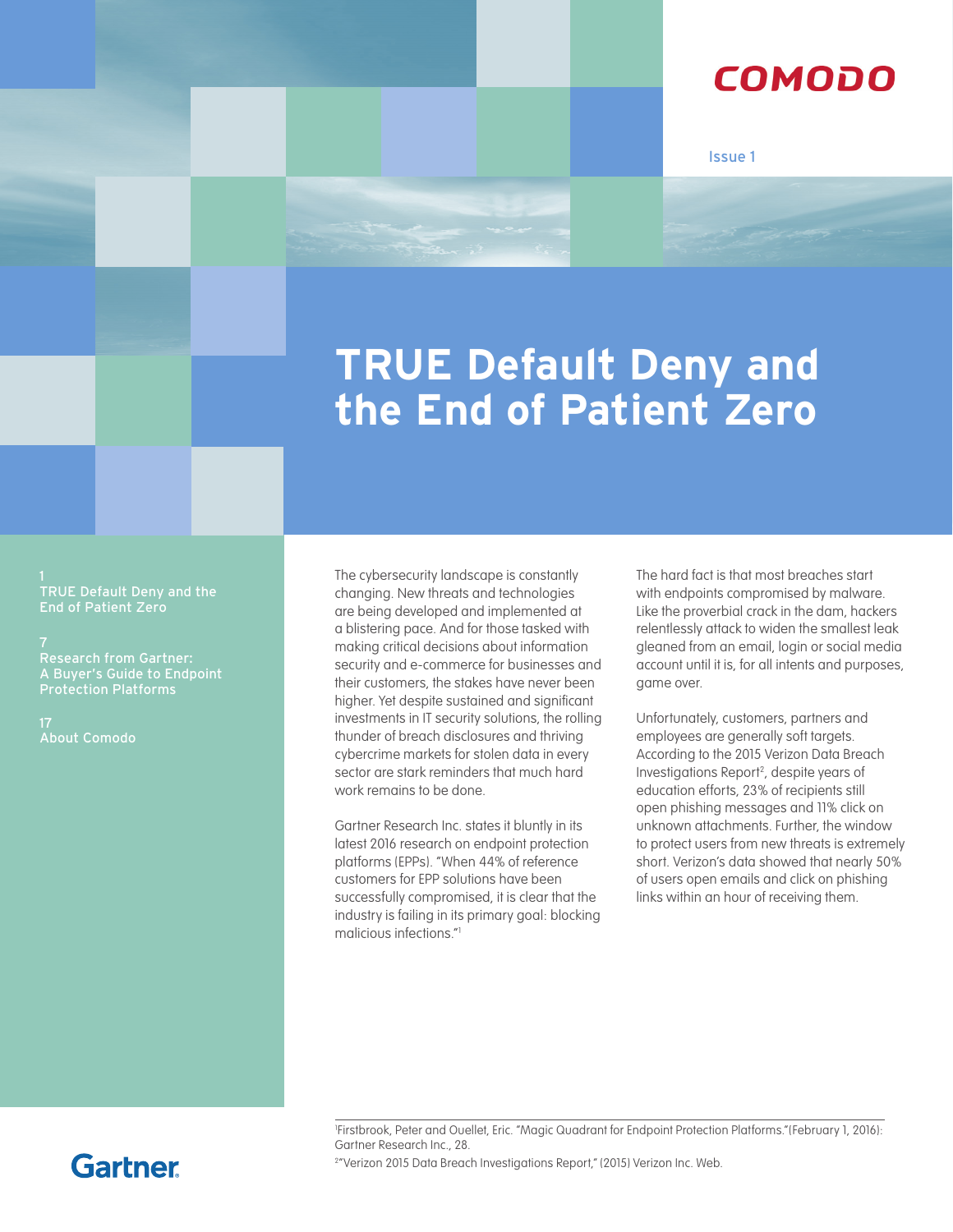Today, most endpoint protection is still based on an increasingly antiquated Default Allow approach, meaning that only applications or executables that are known to be bad are blocked from running. This is easy enough for hackers to overcome by creating new attacks, usually slight variants of existing malware, in overwhelming numbers using automated tools. These 'brand new' variants, not yet on any blacklist, pass through most endpoint protection and are thus allowed to wreak whatever havoc they've been designed to do.

All of these facts help explain why the current endpoint protection approaches are failing.

The good news, however, is that we've arrived at a major deflection point in the fight against the most potent weapon in the hacker's arsenal – endpoint malware.

New containment technology makes it both not only possible but also practical to implement a Default Deny security platform. This is a rare, transformational opportunity for organizations of any size.

In sharp contrast to the Default Allow approach, the true Default Deny Platform blocks all known malware and only allows known and trusted applications or executables through to run unchecked on the endpoint. All unknown or untrusted applications or executables are automatically wrapped in an isolated container which allows them to run (thus saving user productivity) but at the same time prevents any malware from gaining the access it needs to harm either the endpoint or its network, effectively blocking all new zero day threats and APTs.

Achieving this Default Deny approach requires further innovations in two emerging endpoint protection concepts identified by Gartner analysts in its report, "A Buyer's Guide to Endpoint Protection Platforms."3 A copy of this research is included in this briefing document for your reference.

First, the Gartner analysts identified an emerging malware protection technique called Application Control and explained how it creates the opportunity for Default Deny:

"Application Control describes the ability to restrict application execution to a list of known and trusted applications. The 'trusted application' list can be as restrictive as the applications already installed (aka lockdown) or as loose as the known universe of cataloged trusted applications – or anything in between. Application control shifts the paradigm from 'default allow' (allowing all applications as long as they are not known malware) to 'Default Deny' (not allowing any applications to run unfettered unless their providence and reputation are known) thereby automatically blocking new or targeted malware."4

The analysts note that making Default Deny a reality using application control at the endpoint, however, raises many questions. How do security vendors establish what to trust? How are unknown or untrusted applications prevented from executing? And how are unknown applications automatically evaluated?

Early Default Deny attempts tried to achieve isolation by putting entire applications into virtual machines. This approach proved impractical, however, due to the heavy impact on user productivity and high demands on endpoint resources that hijacked CPUs and crushed performance.

But what truly marks this moment as a turning point in the fight against cybercrime is that, for the first time, the Default Deny approach can be made practical at the endpoint using new, lightweight virtualization technology called containers, explained further in this paper.

3 Firstbrook, Peter and Ouellet, Eric. "A Buyer's Guide to Endpoint Protection Platforms." (January 29, 2015): Gartner Research Inc. Copy attached. 4 Firstbrook and Ouellet, "Buyer's Guide." 5-6.

TRUE Default Deny and the End of Patient Zero is published by Comodo. Editorial content supplied by Comodo is independent of Gartner analysis. All Gartner research is used with Gartner's permission, and was originally published as part of Gartner's syndicated research service available to all entitled Gartner clients. © 2016 Gartner, Inc. and/or its affiliates. All rights reserved. The use of Gartner research in this publicat does not indicate Gartner's endorsement of Comodo's products and/or strategies. Reproduction or distribution of this publication in any form without Gartner's prior written permission is forbidden. The information contained herein has been obtained from sources believed to be reliable. Gartner disclaims all warranties as to the accuracy, completeness or adequacy of such information. The opinions expressed herein are subject to change without notice. Although Gartner research may include a discussion of related legal issues, Gartner does not provide legal advice or services and its research should not be construed or used as such. Gartner is a public company, and its shareholders may include firms and funds that have financial interests in entities covered in Gartner research. Gartner's Board of Directors may include senior managers of these firms or research, see "[Guiding Principles on Independence and Objectivity](http://www.gartner.com/technology/about/ombudsman/omb_guide2.jsp)" on its website.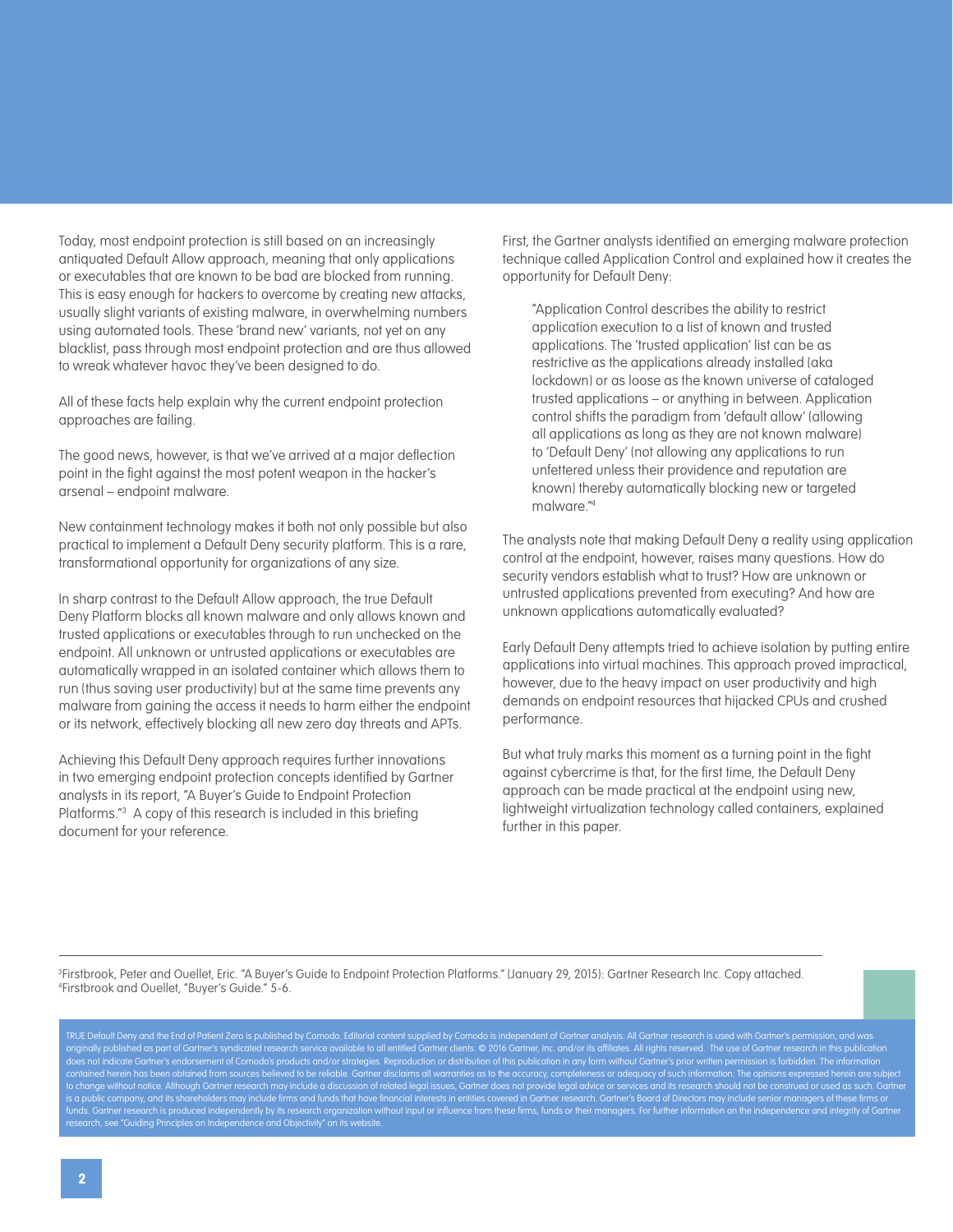Using containment at the endpoint is the key breakthrough making it possible to implement a Default Deny Platform without impacting user productivity or taxing endpoint computing resources.

Of course, there is no single silver bullet, and effective endpoint protection requires integration with a multi-layered IT security stack. Fortunately, the same Default Deny technologies can be applied to every layer, making the entire security ecosystem exponentially more capable of stopping unknown attacks.

The disruptive effect of this advance cannot be overstated. We are poised on the threshold of a new era of unprecedented effectiveness in blocking malware and all cyberthreats at the endpoint, inside the infrastructure, and at the network boundary.

#### **Containment Breakthrough Leads to Default Deny Protection**

From breach disclosures to news headlines, to industry research, it's all too clear that current endpoint protection platforms are failing, and on a large scale.

The many reasons why can be summarized into one overarching weakness: most current solutions have Default Allow architectures that fail to stop applications and executables that contain new, unknown threats.

Put another way, the sad fact is that malware signatures still rule as the de facto standard for security. As a result, most enterprise endpoints today rely on an increasingly archaic and overmatched Default Allow policy, meaning if an application or executable is not known to be bad, it's allowed to run.

Gartner estimates that signature based malware engines are only 30% accurate at detecting new threats.5 And with inexpensive and readily available malware toolkits that can spew out unique new zero day attacks with unknown signatures in the tens of thousands every day with minimal effort … well, you start to understand why we're still seeing so many patient zeros.

Some years ago, malware sandboxing – a technology that opens every email attachment or executable in an isolated virtual machine to see what happens – emerged as a new hope. While sandboxing clearly helped, five years later it remains primarily a centralized resource used to reduce the vulnerability window. Every email, attachment and executable coming in a phishing or spam email is

sent to a sandbox for evaluation. This is inefficient to say the least, draining much needed CPU resources while achieving dubious ROI.

The problem is that in order to maintain user productivity, this sandboxing evaluation has to be done in parallel to the presentation of the unknown files to end users. In essence, this is a default allow approach. The result is that while the gap between malware birth to detection and remediation shrinks, it is not eliminated. The zero day threat remains. And patient zero keeps occurring.

Meanwhile, hackers are laughing all the way to the bank. Literally. And to hospitals, and large enterprises. Their automatic malware tools are creating new unknown malware variants with minimal effort at a simply overwhelming rate.

Early attempts to evolve sandboxing to provide application control and block execution of everything unknown at the endpoint have met with disappointing results, but for different reasons.

First generation endpoint sandboxing relied on traditional virtualization technology that isolated entire applications in separate virtual machines. In practice, this approach proved far too resource intensive. Traditional virtualization requires that each isolated application run in its own virtual machine, complete with its own full copy of the operating system and its partition of the endpoint hardware. With so much computational overhead, this approach to endpoint sandboxing crushed desktop performance.

Recent advances in virtualization technology in the form of lightweight containers, however, have created the opportunity to solve these problems and introduce the next generation of endpoint protection.

Containment is the key technology that enables three emerging endpoint protection techniques identified by Gartner analysts to come together into a new combination that re-defines the category. The first is what they call "full software attestation," which involves classifying all running processes as good, bad or unknown. The second is application control and the associated paradigm shift from default allow to Default Deny. And the third is unknown file sandboxing at the endpoint.<sup>6</sup>

One important advantage is that containers require much less computing resources than traditional virtualization, so malware sandboxing can be efficiently implemented at the endpoint without negatively impacting user experience, productivity, CPU resources or IT budget.

<sup>5</sup> Firstbrook and Ouellet, "Buyer's Guide." 3. 6 Firstbrook and Ouellet, "Buyer's Guide." 37.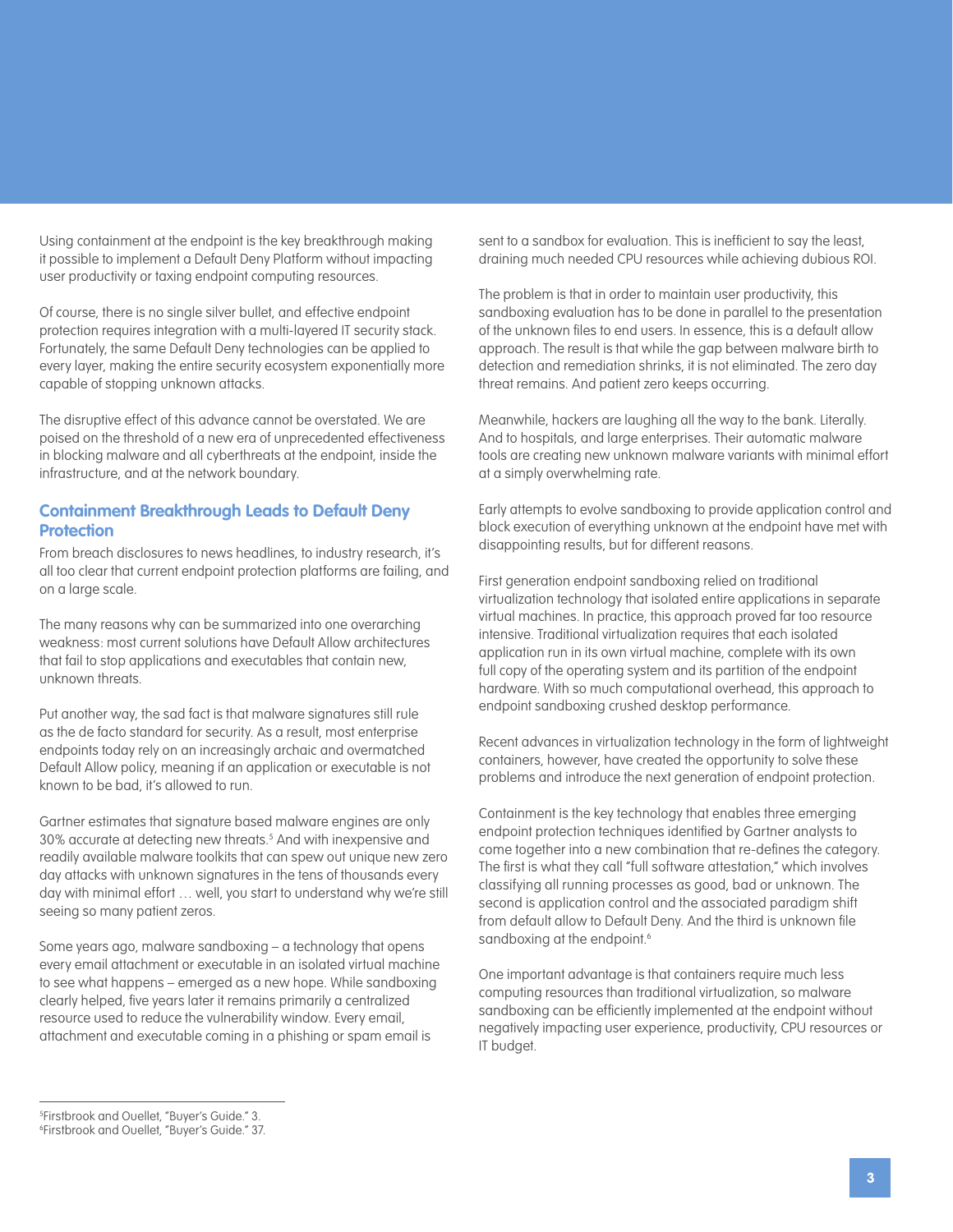Even more importantly, container technology makes it possible to safely contain unknown executables at the process level instead of at the entire application level. For example, you can be running a trusted Web browser outside of a container, but if suddenly an unknown plugin tries to execute, it will automatically be isolated in a container until a trust verdict is made. This not only improves performance, it also enables the combination of what Gartner calls full software attestation with application control, so that only trusted executables are allowed to run normally.

Taken together, these advanced techniques make it possible to evolve from today's Default Allow approach that leaves endpoints vulnerable, to a Default Deny Platform that can stop even unknown threats. In a Default Deny Platform, any unknown process or executable that is not known good or known bad is considered unknown, and automatically contained. This results in limited access to what may be unknown good, while preventing unknown malware the resources it needs to infect the endpoint and give attackers a 'pivot' point for network breach.

In their endpoint protection research, Gartner's analysts provide an excellent checklist of points to investigate when evaluating solutions for Application Control and Default Deny.7 For example, keeping users maximally productive also requires that unknown files and executables are quickly evaluated and added to the whitelist so they can be moved out of the container as soon as possible, or to the blacklist, and deleted from the environment. This implies that other essential elements to a Default Deny Platform include ways to effectively evaluate and manage trust as well as to rapidly create a trust verdict on anything unknown that goes into containment. It's essential that these and many other capabilities be included to implement a fully effective Default Deny endpoint protection solution.

Yes, the next real IT security breakthrough is at hand. Using lightweight but robust containment makes it possible to move to a Default Deny Platform that for the first time can effectively block all new and unknown threats such as zero day malware and APTs.

#### **Comodo Advanced Endpoint Protection Blocks Zero Day Attacks and Unknown Malware**

Comodo's new Advanced Endpoint Protection represents the vanguard of next generation solutions that mark a major milestone in the fight against endpoint malware.

Built upon a layered Default Deny Platform, Comodo Advanced Endpoint Protection completely fulfills this recommendation. It uses advanced proprietary containment technology to combine application control, malware sandboxing and full software attestation in a novel approach that effectively blocks and isolates unknown, zero day attacks threats such as Cryptolocker, Cryptowall, SamSam, and TeslaCrypt style Ransomware, as well as newly emerging 'Fileless' malware such as Powerware. Comodo renders those attacks useless against its protected endpoints and networks.

Comodo Advanced Endpoint Protection is comprised of Comodo Client, which includes antivirus, firewall, Web URL filtering, host intrusion prevention, containment and file reputation, and Comodo IT and Security Manager (ITSM). ITSM allows for the configuration of the security policies and visibility into the security infrastructure of enterprise endpoints through solutions such as Mobile Device Management and Remote Monitoring and Management. Modular, lightweight and supported on virtually all Windows systems and servers, the Comodo Client requires no specialized hardware and also includes a full endpoint protection (EPP) suite with host firewall, IPS and more while ITSM provides tightly integrated MDM, MAM and MSM, as well as Remote Monitoring and Management (RMM), and Patch Management at no additional cost.

Gartner states that providing a fast way to make a trust verdict on unknown executables is an essential component of a Default Deny application control solution.<sup>9</sup> Comodo Advanced Endpoint Protection achieves this and ensures the highest usability through two layers of Specialized Threat Analysis and Protection (STAP), implementing VirusScope on premises and Comodo Valkyrie in the cloud to assess all unknown files through static, dynamic and, if needed, human analysis, leading to a verdict, on average, within 45 seconds - five to ten times faster than competing solutions. The unknown then becomes known to all Comodo users and won't need to be contained again. As such, Comodo AEP keeps files in containment for the shortest amount of time of any vendor in the industry.

Traditional attempts to isolate malware at the endpoint use Default Allow thinking and virtualization or sandboxing technologies that are too resource intensive and crush endpoint performance. Comodo's approach is completely different. Applying its patent pending containment technology to fight the malware problem allows all 7

In its Endpoint Protection Buyer's Guide, the Gartner analysts' top recommendation is, "Give primary consideration to the malware effectiveness of a solution and the breadth and depth of nonsignature based techniques used, especially application control, malware sandboxing, vulnerability detection and full software attestation<sup>"8</sup>

Firstbrook and Ouellet, "Buyer's Guide." 6. 8 Firstbrook and Ouellet, "Buyer's Guide." 1. 9 Firstbrook and Ouellet, "Buyer's Guide." 6.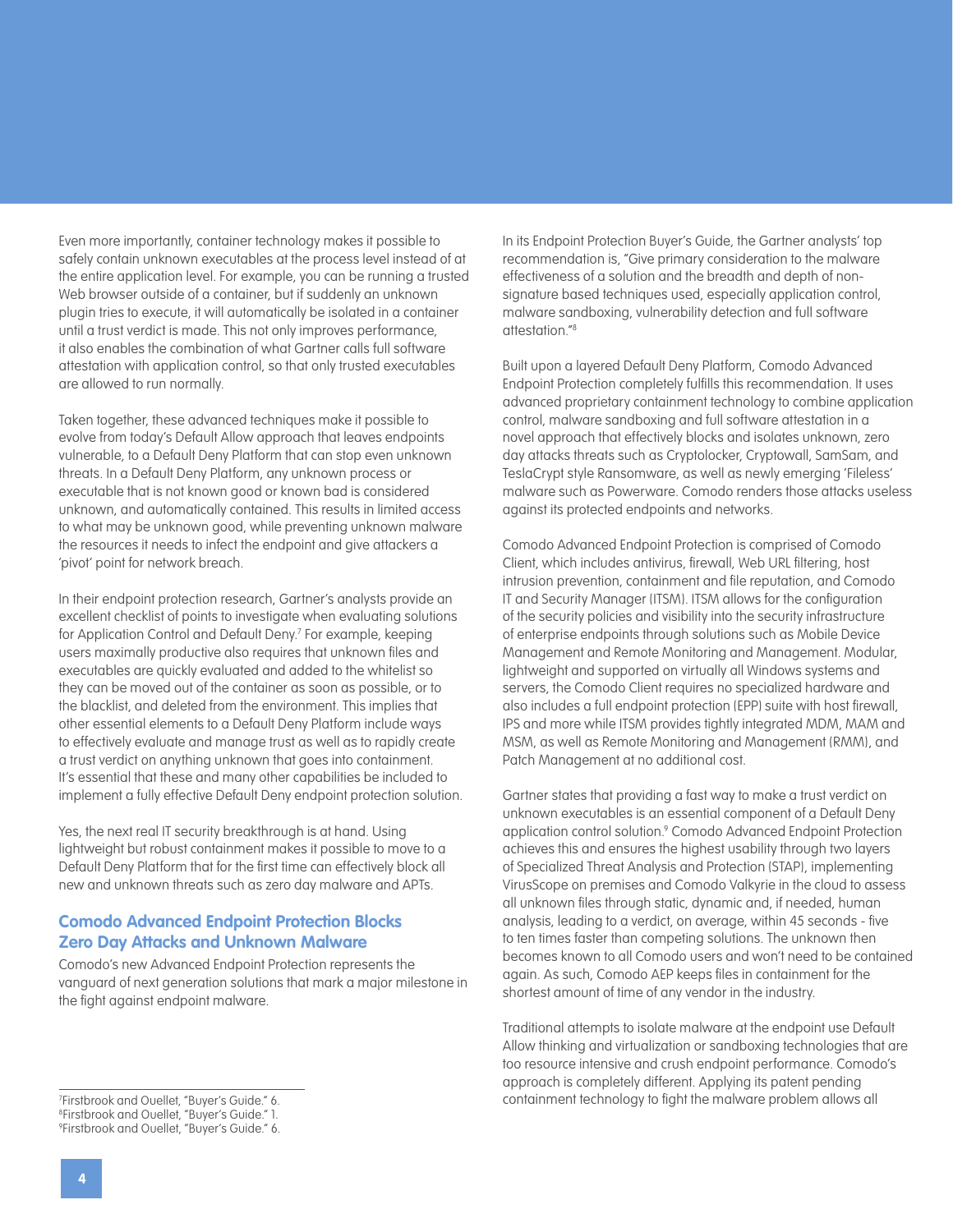unknown executables – good or bad – to operate in a safe container. Comodo then rapidly analyzes each executable and either allows it to pass (if good) out of containment or kills it (if bad), so performance isn't impacted and, most importantly, the endpoint and network always remain protected and secure.

#### **How Comodo Solves the Malware Problem**

Comodo's Default Deny Platform emphasizes allowing known good applications while denying everything else free reign to client's endpoints until a verdict on those unknowns is reached. In order to execute on this strategy, identifying known good and known bad applications becomes critical. As the largest certificate authority in the world<sup>10</sup>, Comodo is uniquely positioned to identify known good signed applications and application publishers (whitelisting) while Comodo's installed base of over 85 million users provides the Comodo Threat Research Labs (CTRL) with one of the largest caches of known bad files (blacklisting). Gartner identifies the size and quality of the catalog of known "good" applications and the capability to automatically allow sources of trusted certificates as essential features of application control<sup>11</sup>. All unknown files are automatically run in containment, while an accelerated verdict is reached, both increasing usability and protecting the endpoint from being compromised. Additionally, Comodo's global product development and malware research team has security professionals working 24x7x365 worldwide to ensure that unknown files are rapidly identified and integrated onto their whitelist if judged good, or deleted and added to their blacklist before they are able to cause any damage elsewhere in the Comodo ecosystem.

### **The Engineering Behind Comodo Advanced Endpoint Protection**

#### **Automatic Containment**

IT teams implementing Comodo AEP can be confident knowing that only safe applications will be running on their network with Comodo's automated containment technology built on the company's Default Deny Platform. As endpoint users introduce new unknown and possibly malicious applications externally from their devices, those unknown applications are forced to run in containment, never risking infection, or compromising corporate data, and never impacting performance. Comodo's automated containment technology is extremely lightweight, has no CPU dependencies, and is application agnostic, unlike other containment solutions in the market.

#### **Behavioral Analysis**

Through Comodo's technology, unknown software applications quickly move to a verdict of known good or known bad with Comodo's local and cloud based Specialized Threat Analysis and Protection (STAP) engine utilizing a combination of static, dynamic and human analysis. Comodo's local STAP layer, VirusScope, first analyzes application behavior and actions running inside or outside of containment, and leverages multiple techniques to determine any malicious intent. Valkyrie, Comodo's cloud based STAP layer, correlates VirusScope's local view of the file's activity with a global view and can pass particularly stubborn unknowns to advanced human analysis if needed for a final verdict. This reduces both false positives and false negatives and provides an accelerated verdict of malware at the endpoint. The result is that unknown files stay in containment for the shortest time of any solution on the market.

#### **Application Visibility and Control**

IT Directors and System Administrators can gain enterprise visibility and control into what applications users are installing across Windows enabled endpoints with the new device management capabilities built into Comodo ITSM. This allows customers to set mobile application policies based on groups such as productivity apps, utility apps, and gaming apps. Applications can also be permitted, blocked or allowed to run inside a secure container, and productivity can also be increased by allowing non-critical business applications to run only during a specific time or day. ITSM ensures the security of corporate data through comprehensive application management.

Through application visibility and control, automatic containment, and behavioral analysis, Comodo solves the malware problem, keeping endpoints and networks infection free for businesses of any size.

#### **Other Features of Comodo Advanced Endpoint Protection**

Some of the new and improved features in Comodo Advanced Endpoint Protection include:

- $\checkmark$  Patent pending Automated Containment, enabling usability while preventing unknown, zero day and APT malware
- Comodo VirusScope AI/Machine Learning, providing a local verdict of unknowns
- $\checkmark$  Comodo Valkyrie, a verdict driven malware analysis platform, that provides an Accelerated Verdict using static, dynamic and expert human analysis in seconds

10"Market share trends for SSL certificate authorities for websites." W3Techs.com. Feb. 15, 2016. [http://w3techs.com/technologies/history\\_overview/ssl\\_certificate](http://w3techs.com/technologies/history_overview/ssl_certificate). 11Firstbrook and Ouellet, "Buyer's Guide." 6.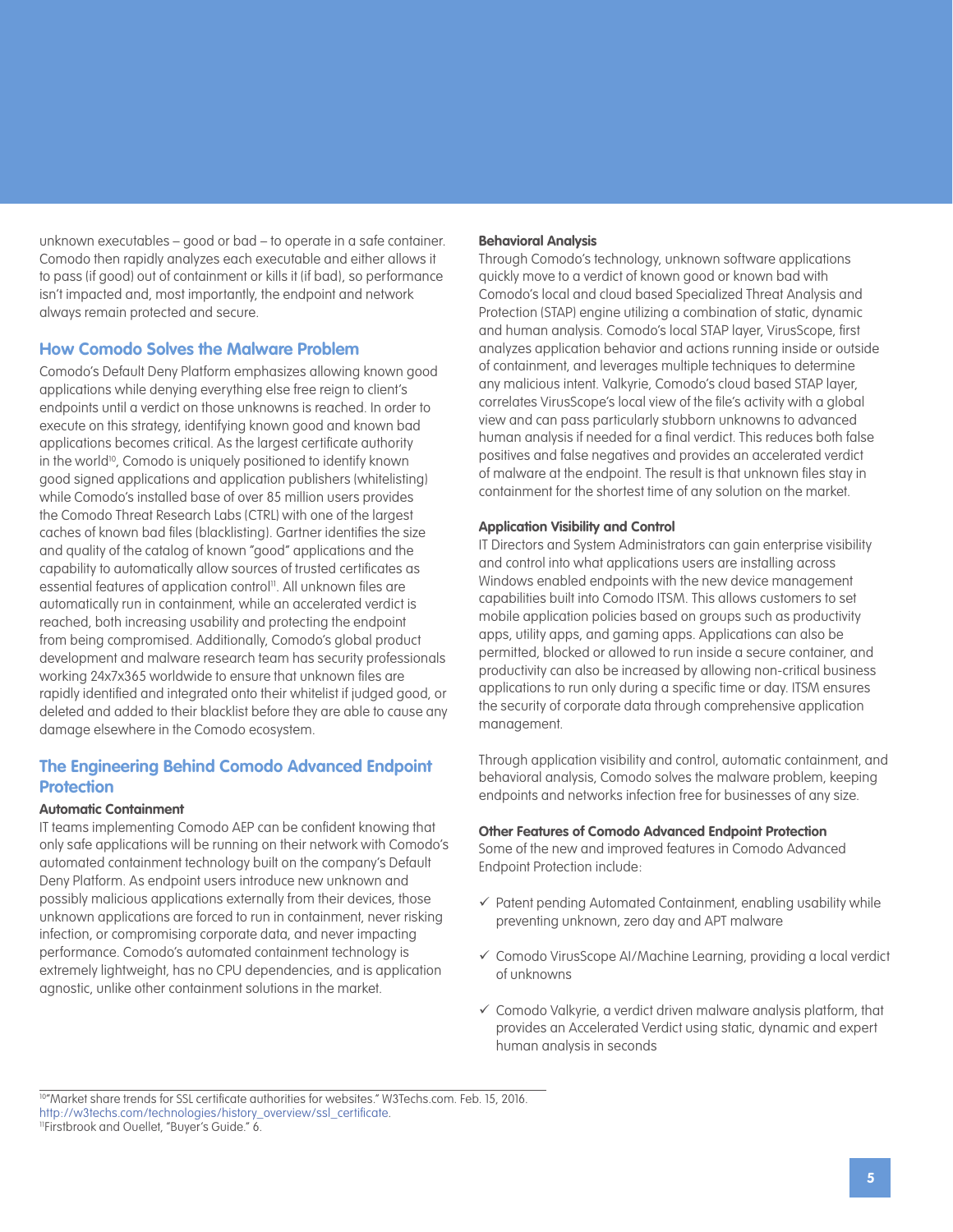- Comprehensive Device and Security management for Windows desktops and servers, iOS, Android, OS X and Linux desktops and servers
- $\checkmark$  Enterprise wide, real time visibility into all unknowns automatically contained and their status, as well as quarantined malware, trusted applications and more
- $\checkmark$  Tightly integrated device management, application management and device security
- $\checkmark$  Remote Monitoring and Management (RMM), with full device takeover capability
- $\checkmark$  Patch Management and vulnerability management
- $\checkmark$  Enterprise wide quick, full and removable media scans for malware
- Cloud based, unified IT and security management, provisioned in about one minute
- $\checkmark$  Complete suite of endpoint protection (EPP) such as Host firewall, HIPS, Web URL filtering, file reputation, certificate-based whitelisting, persistent VPN and BYOD at no additional charge

Comodo Advanced Endpoint Protection is now available. Contact [sales@comodo.com](mailto:sales@comodo.com) or visit us online for more information at [https://www.enterprise.comodo.com/.](https://www.enterprise.comodo.com/)

#### **FIGURE 1**

The Technolgies and Platform That Make Up Comodo Advanced Endpoint Protection

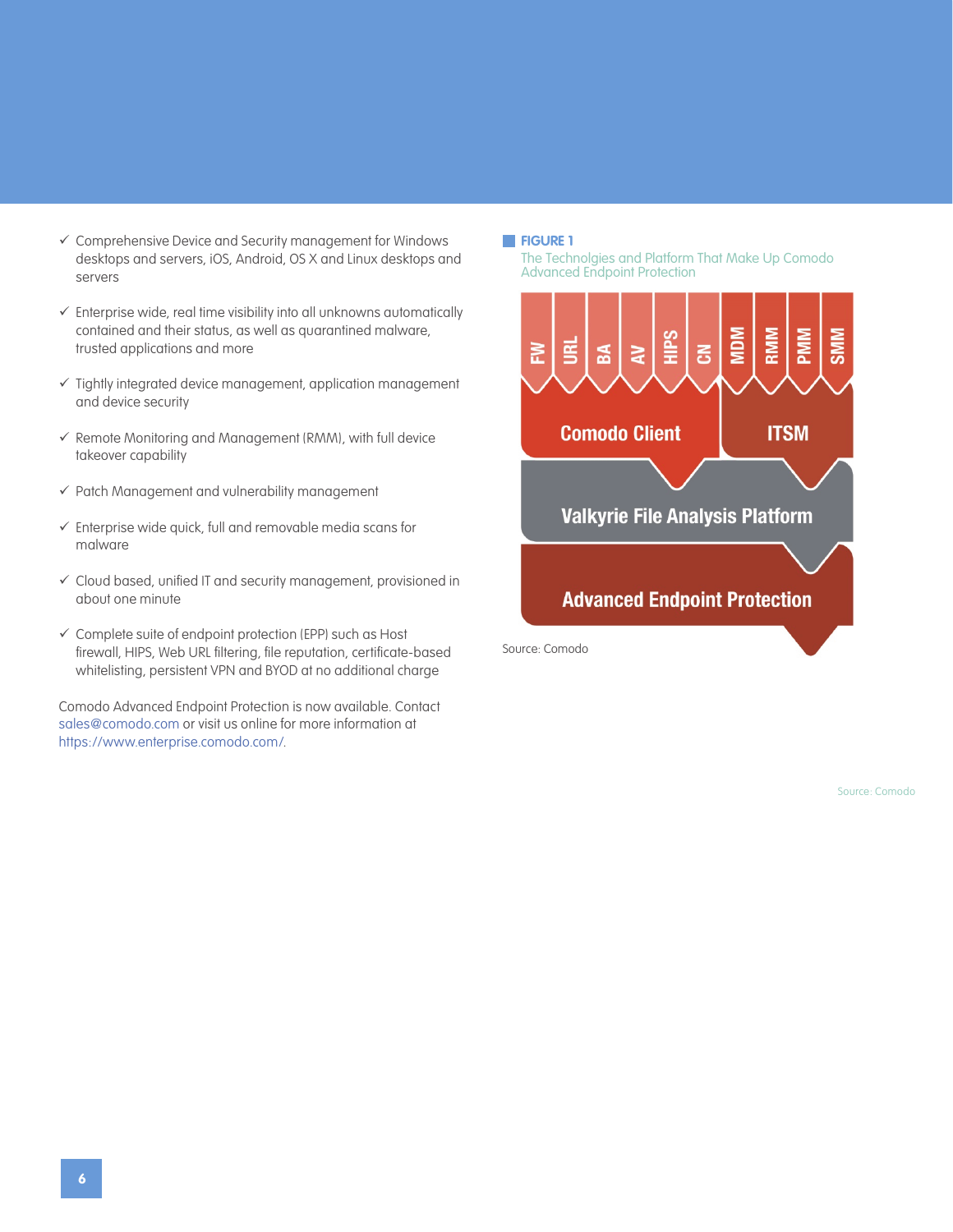## **A Buyer's Guide to Endpoint Protection Platforms**

Endpoint protection platforms offer a diverse array of features. This guide lists the most advanced features to help buyers differentiate solutions.

#### **Key Findings**

• A wide array of endpoint protection platform (EPP) solutions are available with significant differentiation among vendors. No single vendor leads in all functional areas, so buyers need to prioritize their requirements to address the needs of their specific business, technical and regulatory environments.

#### **Recommendations**

- Give primary consideration to the malware effectiveness of a solution and the breadth and depth of non-signaturebased techniques used, especially application control, malware sandboxing, vulnerability detection and full software attestation.
- Look for vendors that are investing in endpoint detection and remediation tools that have high value in detecting stealthy attacks and recovering from incidents.
- Seek out vendors that are expanding management capability and protection to alternative platforms such as Mac, Linux, virtual desktops/servers, tablets and mobile devices.
- Consider the needs of data protection when considering endpoint protection. Encryption and data loss prevention (DLP) are core functions for data protection and often provided by endpoint protection vendors. The ability to simplify client-side agents with a common management framework is an advantage, but broader enterprise DLP and encryption requirements could outweigh these advantages.
- Resist vendor packaging that includes gateway protection with endpoint protection unless there is a clear link

between these products that improves overall security effectiveness. Focus on client and server as one domain and gateways as a separate domain. Resource-constrained small and midsize businesses (SMBs) may want to consider the advantages of centralized management of both domains, but must put a higher priority on the unique requirements of each domain.

#### **Analysis**

The most fundamental component of EPP suites is a collection of technical features to prevent malware infection. These tools typically include antivirus, anti-spyware, rootkit detection, host-based intrusion prevention, memory protection, behavior monitoring, port/device protection and a personal firewall. Advanced EPP suites may also include application control, and malware sandboxing capability to restrict applications to known or tested applications. The demanding management needs of large enterprises and the desire to proactively reduce the attack surface are also forcing EPP suites to replicate some PC operations infrastructure, such as security configuration management, patching and vulnerability management. Advanced solutions are starting to add capabilities to perform more ad hoc investigations. EPP vendors also offer data protection technologies, such as DLP and encryption.

As the form factor of endpoints expands beyond the traditional Wintel machines to virtual servers and desktops, tablets, Mac and mobile devices, the need to provide appropriate security utilities for these diverse operating systems is expanding.

By combining multiple technologies into a single management framework, EPPs have the promise of increasing security, while lowering complexity, cost and administrative overhead. More Integrated systems will also enable the conveyance of context from between different elements in the suite providing better security.

Organizations should initially evaluate their needs across five critical capabilities:

- 1 Malware effectiveness Does the solution have full security life cycle capabilities from hardening and isolation techniques to detecting and recovering from malware incidents?
- 2 Manageability How adequate is the management capability for the organization? Smaller organizations may be looking for simple set-and-forget functionality with limited options, while larger organizations may be looking for more complete capability that will be more agile.
- 3 Solution completeness Does the candidate solution have the appropriate components and endpoint and server platform coverage to satisfy current and future needs?
- 4 Support and service What is the ability of the vendor to provide the adequate level of support?
- 5 Strategic vendor status What is the vendor's ability to service other security needs to reduce vendor management and provide future opportunities for integration and cost savings?

The major functionality components of EPP suites are listed below, with a review of the advanced capabilities of each. Organizations should use these features to build RFPs and/or scorecards to differentiate products under evaluation. No product will have all these features, so buyers must focus on features they deem valuable for their enterprise. This list is not intended to be comprehensive. It is intended to be representative of advanced functions which, when investigated, will help identify moresophisticated solutions.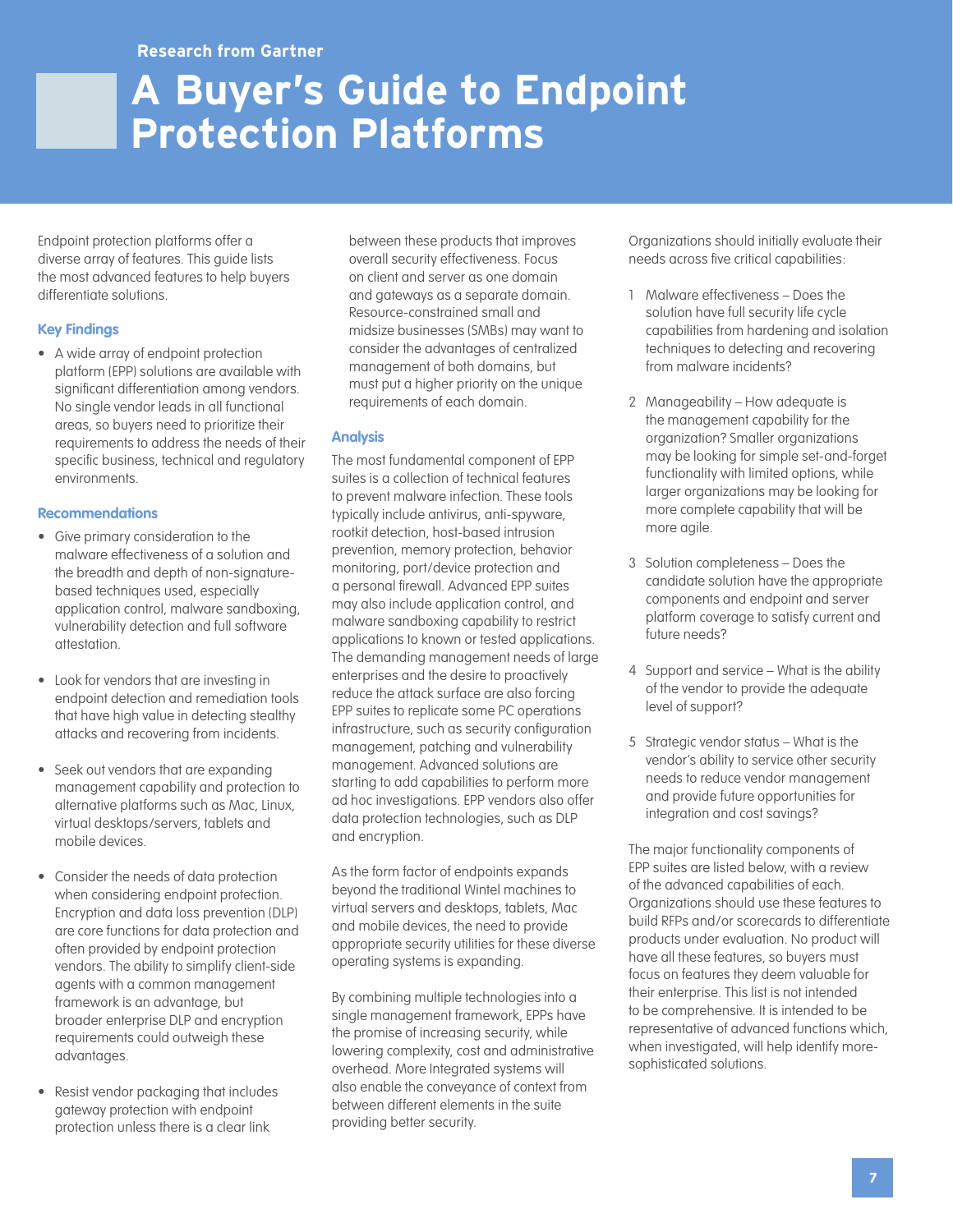#### <span id="page-7-0"></span>**Malware Detection**

As the anchor solution in EPP suites, the quality of the malware scan engine should be a major consideration in any RFP. The ability of most organizations to accurately test malware engines in real-world situations is limited at best. Moreover, none of the signature-based malware engines are ever 100% effective at detecting known threats, and accuracy at detecting new threats is only 30%. Low distribution/ targeted threats are even more elusive to signature techniques:

- Test results from organizations such as [AV-Comparitives.org](http://www.av-comparatives.org), and [AV-Test Institute](http://www.av-test.org) are useful guides on malware detection accuracy, false positives rates and scanning speeds. In the absence of other information, good test scores are better than poor results, but buyers should beware that sample malware used in tests may not accurately reflect malware encountered in the real world, and do not test all proactive techniques for blocking malware. Such application control, vulnerability detection and configuration management and solutions are tested with out-of-the-box configurations.
- Traditional antivirus systems only classify "known bad." An emerging technique we call "full software attestation" provides a classification of the entire process inventory. That is, it classifies all running processes as "good" or "bad" and provides metadata about the applications such as author, function, malware traits and prevalence. This is a valuable service because it removes the lingering doubt that an unknown malicious file is lurking on the system, by inspecting and reporting on all executable files.
- Real-time, cloud-based look-up mechanisms should provide extensive two-way communications that share computing objects, such as files and URLs, and include metadata about these objects to improve the ability to detect

and respond to new events. Vendors that offer real-time cloud-based interactions are better positioned to spot new trends and respond quicker than vendors that rely on traditional one-way database synchronization schemes.

- The capability to detect rootkits and other low-level malware once they are resident is a significant consideration. Some solutions are limited to catching only known rootkits as they install, while others have the ability to inspect raw PC resources seeking discrepancies that will indicate the presence of rootkits.
- As more malware shifts to Web distribution methods, EPP solutions should include client-based URL filtering to block clients from visiting websites that are security risks.

#### **Advanced Malware Protection**

As previously mentioned, antivirus/ anti-spyware databases are 90% to 99% effective at detecting well-known, widely circulating threats. However, they are only 20% to 50% effective at detecting new or low-volume threats. Security effectiveness is significantly enhanced by non-signaturebased techniques, collectively categorized as host-based intrusion prevention systems (HIPSs), but there is no generally accepted method of testing the HIPS effectiveness of different solutions:

• HIPS techniques have no standard terminology. Consequently, it is essential for buyers to ask vendors to list and describe HIPS techniques so they can normalize the list of techniques and compare the breadth and depth of HIPS techniques across vendors. Buyers should also understand which techniques are included in the base client and those that are optional, and what, if any, additional charges are required for additional HIPS techniques. Vendors are adept at spinning minor HIPS techniques into invincible solutions. Buyers must pressure

vendors to provide statistical information to illustrate the frequency at which these techniques detect unknown malware.

- Memory protection to prevent malicious code injection to common process is a critical HIPS technique. Buyers must press vendors to explain which types of memory injection attack are blocked and what application are protected from such attacks.
- Malware engines should also continuously monitor file objects and system resources for changes that might indicate the presence of suspicious code. Increasingly, malware solutions will store this history to perform retrospective malware encounter analysis and for malware investigations and remediation. There is an emerging endpoint detection and remediation market delivered by specialized providers. However, this technology is being adopted by leading EPP vendors.
- Journaling changes (that is backing up files) that are generated from a low reputation or unknown process is a critical capability for recovering from damaging malware such as cryptolocking malware.
- One very effective HIPS technique is "vulnerability shielding" (also known as "virtual patching") – that is, the ability to inspect and drop attacks based on knowledge of specific vulnerabilities they are exploiting. This technique allows protection against attacks against known vulnerabilities before the vendor releases a patch, and to buy time for patches to propagate out to all endpoints. Of particular value is a list of the actual common vulnerabilities and exposure IDs that are shielded, such that administrators know when a patch can be safely delayed.
- The simulation of unknown code before the code is executed to determine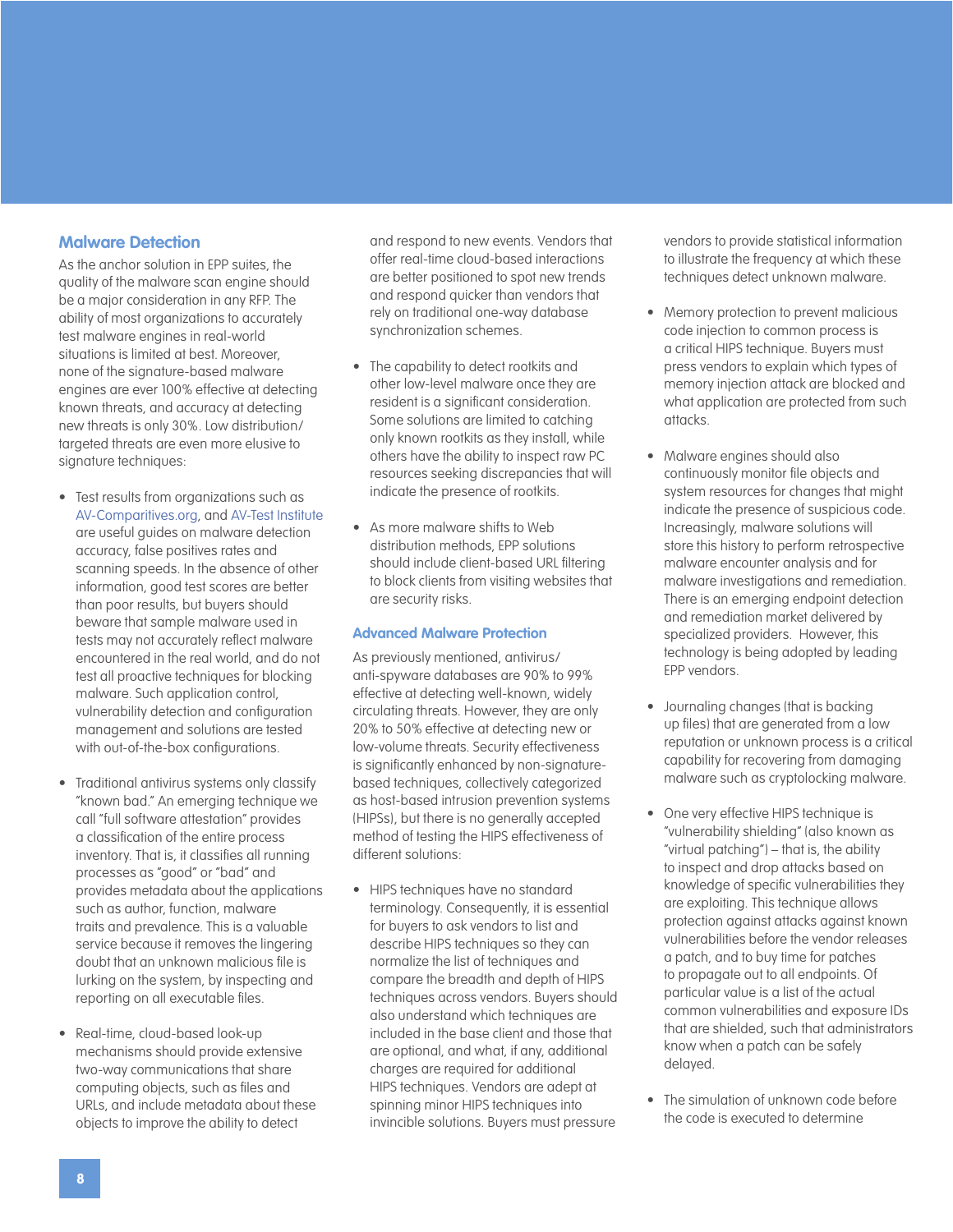malicious intent without requiring enduser interaction with the unknown code (e.g., using static analysis, simulation or reverse compilation techniques) is another deterministic technique, but can be very resource-intensive and should be selectively used for suspicious or unknown code (see Malware Sandbox section for off-endpoint techniques).

- Behavior-based protection is a useful tool, but can be prone to false positive unless known applications are excluded. The integration of an application control (see Application Control section) database of known good applications with HIPS can help automatically tune HIPS features to avoid false positives and to reserve more intense inspection to unknown code.
- A core principle is that the HIPS solution must enable the administrator to choose and tune the styles of protection he or she needs based on the requirements and resources of the endpoint, and configure protection to reflect the organization's overall tolerance for risk and administrative overhead.
- Notwithstanding the previous point, the best solutions will provide preconfigured out-of-the-box templates for common application and system configurations, as well as a learning mode for enterprise environments and the ability to test policy in a log-only mode.
- Some vendors only offer binary control over HIPSs, allowing administrators to turn them on or off only. Although we do not expect IT organizations to agonize over each setting, it is important to have granular control that enables them to turn off certain rules for specific applications to accommodate false positives.

#### **Malware Removal**

Modern malware is significantly more complex than that of previous generations, often involving multiple components with

sophisticated keep-alive routines. Malware removal services and support assistance can be beneficial. However, the wisest course is often to simply reimage machines. Increasingly, the use of event recording will enable better event investigation and improved malware removal.

Cryptolocker and other ransom or destructive malware (for example BKDR\_WIPALL used in the Sony hack) represent a unique new form of malware that is not recoverable from. Some solutions offer journaling and file backup capabilities to prevent malware from performing unrecoverable changes.

#### **Application Control**

Application control describes the ability to restrict application execution to a list of known and trusted applications. The "trusted application" list can be as restrictive as the applications already installed (aka lockdown) or as loose as the known universe of cataloged trusted applications or anything in between. Application control shifts the paradigm from "default allow" (allow any applications as long as it is not a known malware) to "Default Deny" (do not allow any application unless its providence and reputation are known) thereby automatically blocking new or targeted malware. Even in "monitor only" mode, application control provides excellent early detection of potential malware.

Application control features to investigate include:

- The size and quality of the catalog of known "good" applications.
- How applications are identified and how they are prevented from executing (e.g., whether they block the installation of applications or just the execution).
- The ability to automatically allow sources of trusted applications (i.e., certificates, locations, processes or administrators), so that even applications not yet cataloged by

the vendor can be allowed if they come from a trusted source.

- Application control should extend to the execution of browser helper objects/ controls within the context of Internet Explorer or other browsers and Java applets and other scriptable objects.
- Application control should be integrated with malware signature and HIPS engines such that the verdict of each system can be relayed to others. For example, applications that are known good or trusted should not be blocked by HIPS, while applications that are not known may execute but with elevated HIPS protection.
- Unknown applications should be able to be automatically submitted to a cloud or local malware sandboxes for malware analysis.
- The workflow for users requesting the use of an unknown application should be integrated into the help desk ticketing system and provide sufficient context for the help desk to make an educated decision.
- Support for Windows endpoints at a minimum including XP and 2002 as well as optional support for Macintosh and Linux.

#### **Malware Sandbox**

A malware sandbox is a centralized resource that can execute suspect code in a virtual environment and make an automatic determination of whether it is malicious. Sandboxes are an early stage optional component of an EPP, but are rapidly gaining mainstream adoption. Features to look for in a malware sandbox include:

• Centralized deployment or cloud-based deployment is preferable to deployments that must be in tap mode on specific network segments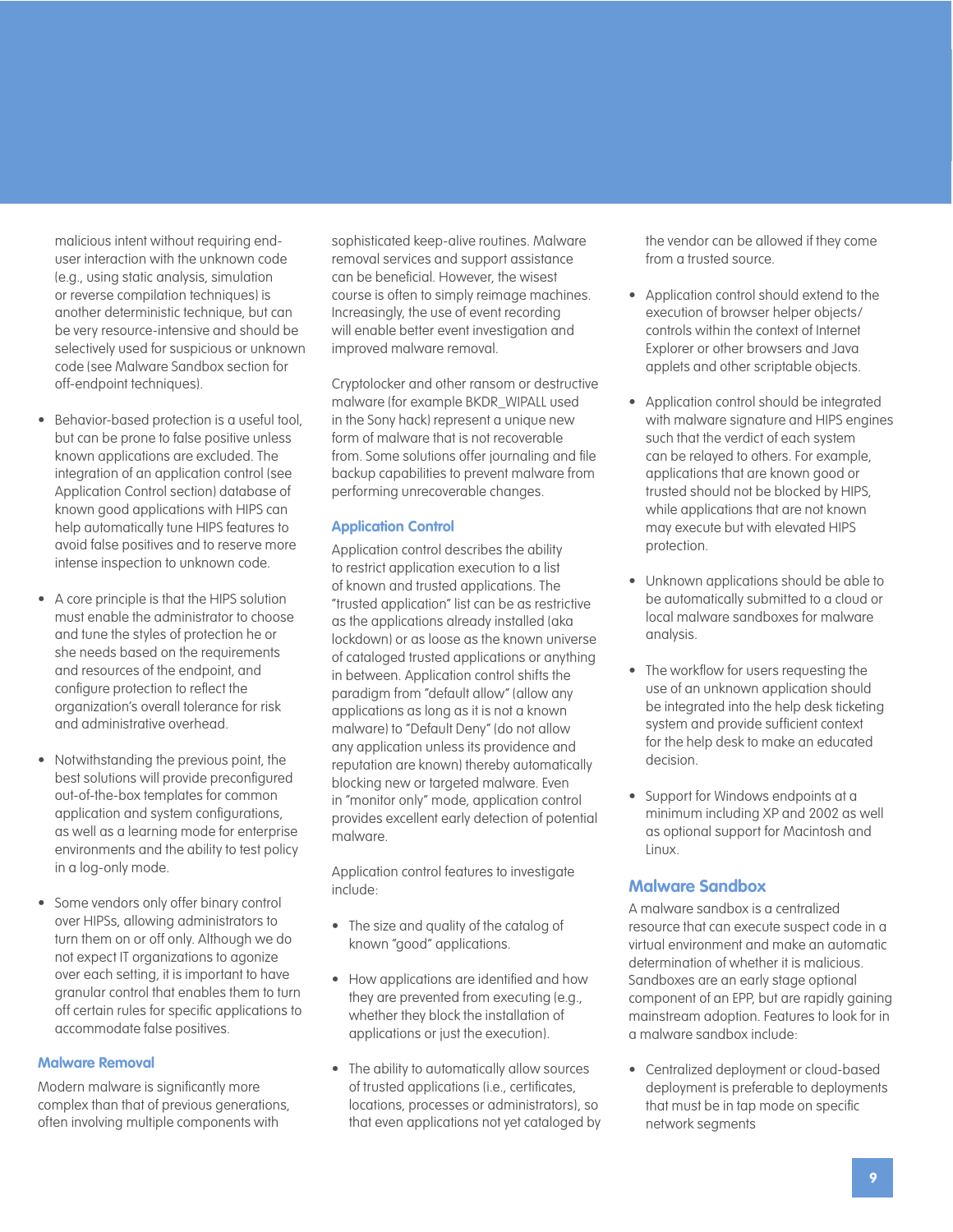- Ability to store multiple customizable virtual images to match enterprise gold image and the ability to maintain images in synch with enterprise patch activities
- Ability to inspect multiple executable file types including documents and interpreted code such as Java
- Automated and manual methods to submit code to the malware sandbox, that is the ability for endpoints or network agents to automatically submit unknown code to the sandbox, and administrators to manually submit code
- Evasion detection techniques are important to detect malicious code that does not exhibit malicious behaviors if it suspects it is running in a sandbox
- Integration with object reputation databases (that is a "good" application and malware databases) help conserve resource by eliminating known good or known malicious programs from the behavior analysis system
- Comprehensive reporting that describes the actions and metadata of sample and why it reached the verdict
- Queue management functions that enable administrators to set wait times before allowing local endpoint execution and user display functions that help users understand what is happening while they wait for local execution

#### **Vulnerability Management**

We know that unpatched vulnerabilities are the most common attack technique. Detecting and patching known vulnerabilities is the most effective method of blocking known malware. Larger organizations often use dedicated vulnerability assessment tools. However, EPP features that provide insight into known vulnerable applications, particularly those that are frequently exploited by malware, is

a useful tool to understand the security state of the endpoints and overseeing operations teams that may have a different agenda than security. Organizations that do not have a dedicated vulnerability assessment tool will find EPP solutions to be adequate for the purpose of deflecting endpoint malware. Vulnerability assessment features should:

- Address, at a minimum, the most commonly exploited applications and not just Microsoft patches
- Provide insight into the number and the severity of vulnerabilities as well as provide a prioritized list of software to patch to provide the maximum impact on security
- Be combined with patch capability to remediate endpoints or at a minimum a link to the appropriate patch
- Cross-reference unpatched vulnerabilities with shields (for those that include vulnerability shields) so administrators know which vulnerabilities are actually shielded

#### **Manageability and Scalability**

Reduced administration overhead is one of the top concerns of EPP administrators. An effective task-oriented graphical user interface (GUI) and comprehensive management interface will offer lower total cost of ownership. Gartner recommends creating a list of the top 10 to 20 most common or critical tasks (see Note 1), and using this list as a guideline for comparison testing and demonstration of solutions. Required management capabilities will depend heavily on the enterprise's specific needs and available technical skill sets. Advanced capabilities will include:

• Level of integration between components, which is of critical consideration when selecting suites: Integration at a reporting layer is easy to achieve, integration of policy is harder but most

important is the ability to share context between components. Look for concrete examples of components enhancing the security state by operating together rather than independently. For example, the integration of an application control database with HIPS behavior monitoring enables more restrictive behavior-based policies for unknown applications.

- Varied degrees of management and reporting integration into a common centralized management console: Consider the look and feel of management pages and the ability to transition from dashboards to the configuration or remediation of indicated problems.
- A home page dashboard of real-time events and trending information that enables rapid troubleshooting of event or server issues: Ideally, dashboard elements should be actionable so that clicking on an event or graph will initiate steps to better understanding the issues. More-advanced management interfaces allow for easily clicking through from the dashboard to more detail and problem resolution options (see below for more dashboard features).
- Range of client information, which can be collected and reported to the management server and is a growing differentiator: Most EPP suites will collect information only about the status of the EPP suite. However, as endpoint hygiene becomes more critical, the status of patch levels, configuration information software inventory and vulnerability information is becoming more important. Event information storage that enables better investigation and remediation capabilities will be a critical differentiator as EPP vendors integrate endpoint detection and remediation capabilities.
- Reporting that enables multiple devices to be linked to a particular user: This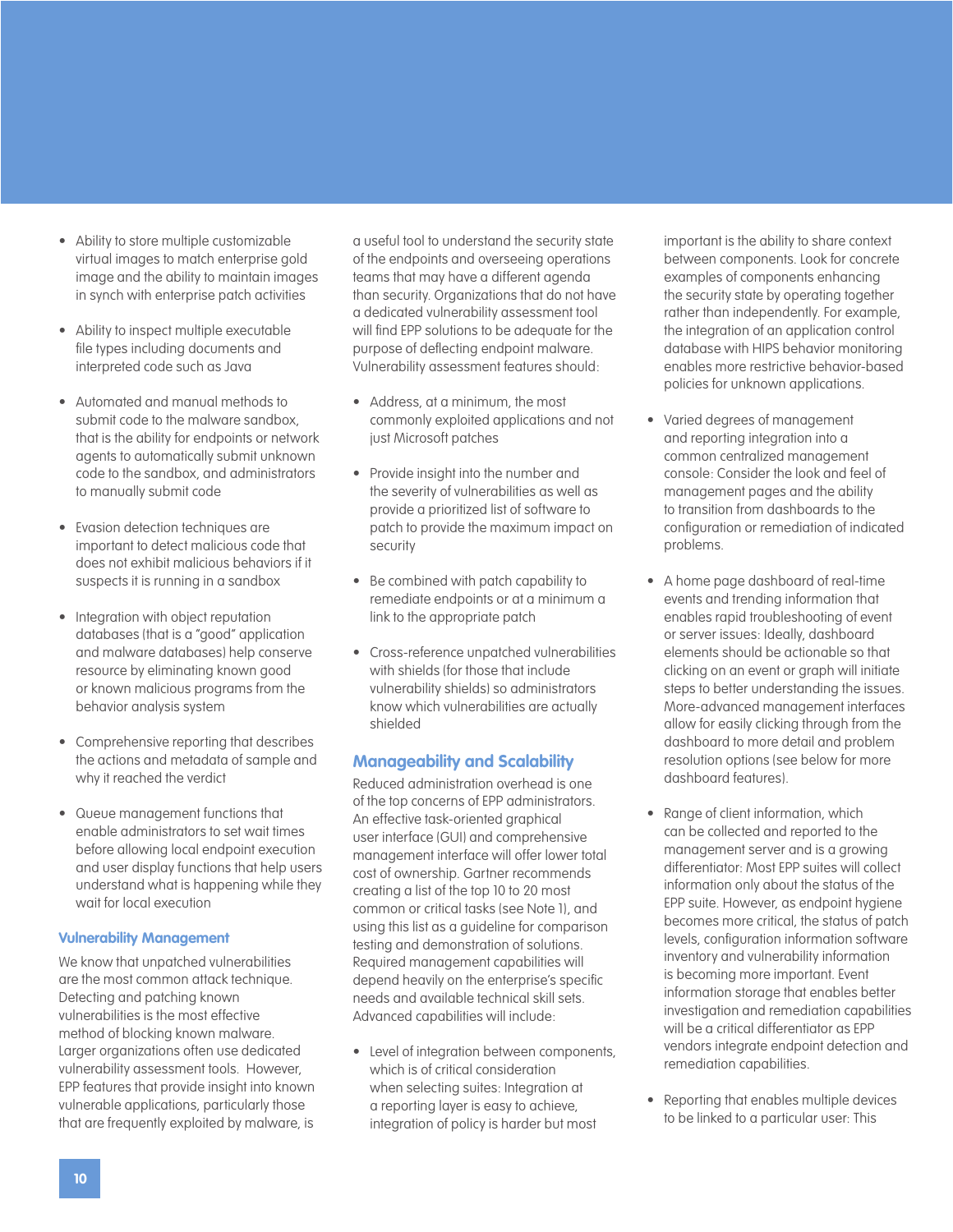is a good indication of the degree of integration of mobile device management (MDM)/enterprise mobility management (EMM) functionality.

- Multiple directory integration options (i.e., Microsoft active directory [AD], Lightweight Directory Access Protocol [LDAP]) and the ability to integrate with multiple directories and traverse directories to find users groups and authentication information.
- Methods to combine directory, device and event information to create dynamic groups are very useful for creating flexible policy: Dynamic tags allow for alert prioritization and automatic policy implementation when event thresholds are exceeded.
- A "wizard"-type installation mechanism that provides optimal default settings for different-sized environments and different types of endpoints as well as those that automatically add licensed entitlements is very useful for reducing the implementation overhead.
- Ability to automatically and natively distribute the full client agent and remove competing products is a differentiator: Some solutions simply provide an .msi file for manual distribution by other software distribution tools.
- Task-based (not feature-based) management GUI that simplifies management by hiding complexity, but also gives more technically skilled users the ability to drill down into granular detail for more-technical users (see Note 2).
- Solutions that provide native management server redundancy: For example, loadbalancing, active/active clustering within and across LANs, or automatic active/ standby failover – without a single point of failure.
- Centralized management with automatic configuration and policy synchronization among management servers in large deployments.
- Threshold alerting capabilities including email, SMS and Simple Network Management Protocol (SNMP) – and threshold alerts for dashboard statistics and policy thresholds alerts: Ideally threshold alerts should be proportional as well as deterministic, that is alert when a parameter exceeds normal by X percentage rather than when it reaches a numeric value of X.
- Granular, role-based administration, ideally with both predefined roles and the capability to customize and add and remove options: It should be possible to limit data visibility to only groups that the role is managing.
- Ability to create different management GUI workspace views (for example, administrator or help desk view), with the ability for users to adjust their default views a plus.
- A task/context-based help function, with recommendation settings for Web configuration options.
- Configuration backup and configuration preservation between version upgrades.
- Policy (see Note 3) in a single view with intelligent drop-down pick lists and fields that change based on previous optional selections: Avoid solutions that have multiple popup windows or require visiting several tabs to create a single policy.
- Policy creation that is object-oriented so that policy elements can be created once and used in multiple policy instances (see Note 4): For example, the definition of off-LAN can be created once and reused in multiple policies such as firewall/Wi-

Fi policy and update server location. Policies should also be able to inherit the attributes of higher-level policy without recreating the higher-level policy, as well as the ability to break this inheritance when necessary. This makes exceptions easer to create and manage.

- Solutions that offer a human-readable printable policy summary for audit and troubleshooting purposes.
- EPP solutions with a complete audit log of policy changes, especially those with extensive role-based administration and delegated end-user administration.
- A customizable toolbox element that allows the consolidation of common tasks into a single user-defined menu.
- Globalization: In addition to global support and centralized management and reporting, look for local language support for the management interface and end-user interface.
- Management server that can collect client status information in real time, rather than in scheduled delta updates: The ability to collect information from mobile endpoints that are not connected to the network that hosts the management server is a significant differentiator.
- Management system that can automatically detect new/rogue endpoints that do not have an EPP client installed: This function may be integrated into network access control (NAC). However, it should not be dependent on NAC and should be able to detect clients that have already joined the domain.
- Some solutions that offer a software-asa-service (SaaS)-based managed console to eliminate the need for a dedicated server for managing endpoints: This feature is more useful for SMBs and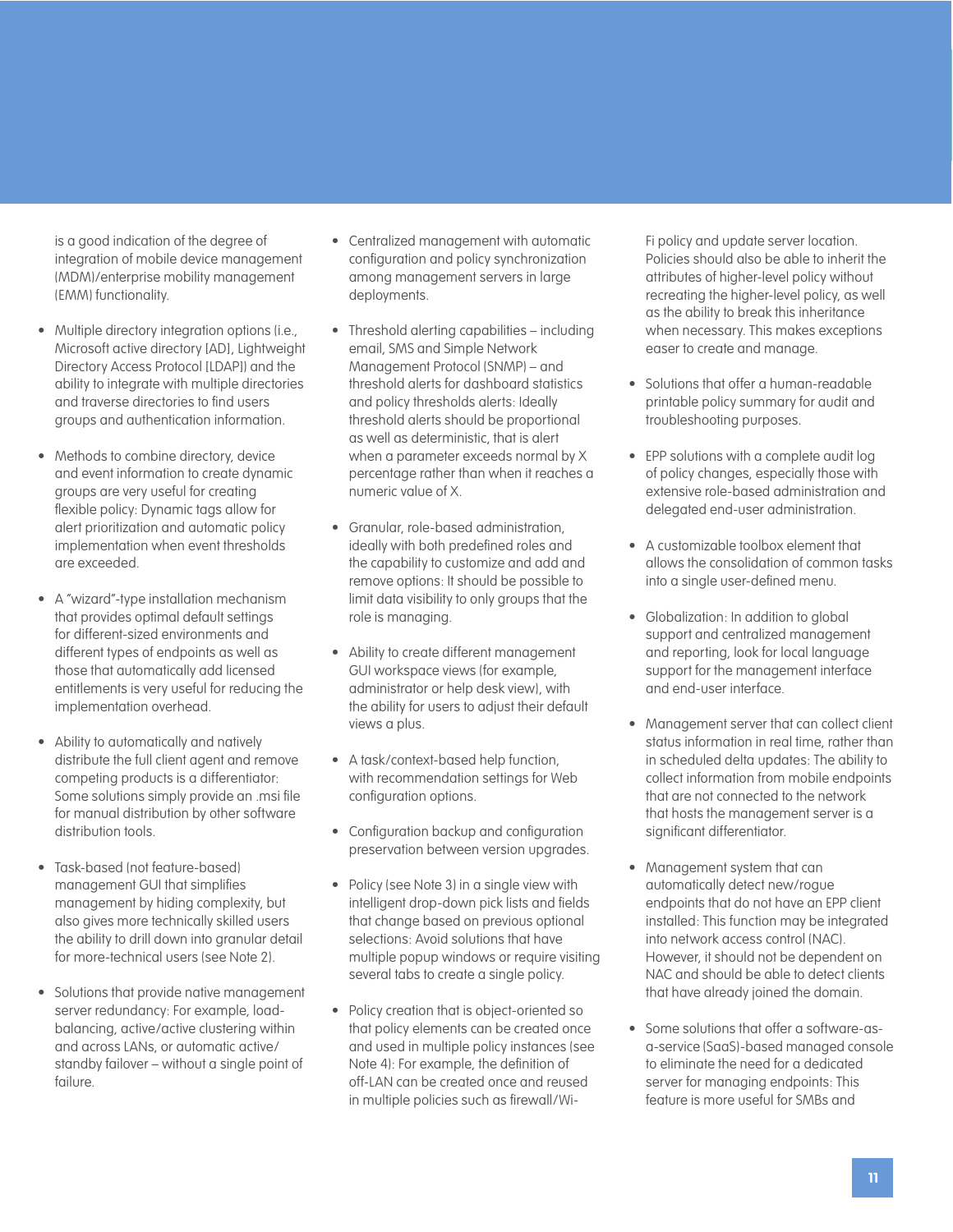regional offices. Ensure that vendors are clear on the level of integration between the SaaS management and on-premises management servers. Also, insist on a list of the functional difference between SaaS-based consoles and on-premisesbased ones. For example, SaaS consoles cannot typically find rogue machines that do not have the client installed.

- The typical ratio of management servers to clients in practice and the factors that affect this ratio are important considerations for large enterprise and will impact the total cost of ownership (TCO): For smaller organizations, the management server should work on a shared server or a virtualized server.
- Ability to stage and phase the rollout of signatures or policies and to roll back changes quickly is important: Fewer users test signatures before deploying them.
- Number of required clients, the client disk and memory footprint are good indicators of the level of integration between EPP components, as well as the efficiency of the client: Ideal solutions will provide a single consolidated agent that has component parts that can be remotely enabled and disabled.
- Client interface that is adaptable to enable a full range of delegated control for end users: Advanced solutions allow administrators to delegate or restrict any client option.
- Options to limit the client impact of scheduled scans are a significant differentiator: Scheduled scans are one of the most annoying aspects of signaturebased anti-malware. Advanced features include the ability to delay scans based on battery life or running process or CPU utilization. More rare is the ability to "wake and scan" PCs in off hours. Scheduled memory scans should be independent of disk scans.

• Administration that is simplified when solutions include protection for a broad range of platforms, including Macintosh, Android and Linux, and specialized servers, such as SharePoint, Exchange and virtual servers from a single management console.

#### **Dashboard and Reporting Capabilities**

Real-time dashboard and analytics capabilities are a key differentiator of current EPP solutions and will become increasingly important in the shift to continuous monitoring and long-term data retention. For example:

- Dashboards should provide a real-time prioritized list of actions and alerts that need attention of security and operations administration – what we like to call the "cup of coffee" screen. At its most basic, it should provide a list of suggested actions and graphical views of anomalies worthy of investigation.
- Management dashboards should provide continuous display of key performance metrics, such as dwell time, vulnerabilities outstanding, time to containment, remediated infections, most dangerous users/groups, and threat type distribution as well as summary info of operations dashboard. Comparisons to global local and vertical industry norms would be beneficial.
- Dashboards should offer data feeds with relevant external news, such as global malware activity, Or additional context, such as malware family, relevant URLs and IP addresses, etc. vulnerability information or other events, are desirable. External trending information enables administrators to better understand internal activity levels and compare them to global events.
- Dashboards should be administratorcustomizable, so that information that is most relevant can move up to the top of the page, and display options (such as pie charts, bar charts and tables) should be configurable so that information can be displayed in the format that specific administrators need.
- Reports and dashboards should include trending information against customizable parameters. For example, create a dashboard view or report that shows percentage compliance against a specific configuration policy over time.
- Dashboard information should always offer one-click detail to enable administrators to quickly drill down into detail, rather than forcing them to switch to the reporting application and manually select the appropriate report and recreate the parameters that include the condition they are interested in investigating.
- Dashboards should also offer quick links to remediation actions (i.e., clean, quarantine, patch or distribute software), as well as quick links to other resources, such as malware wikis, to resolve alerts.
- Solutions should include the ability to import or export data and alerts with security information management systems or other reporting systems.
- Reporting engines should be capable of running on-box for smaller solutions or moving to a centralized reporting server for consolidation and storage of multiple management servers' log information without changing the look and feel of the reports.
- Dashboards should have the ability to create custom reports – in HTML, XML, CSV and PDF output types – save them and schedule them for distribution via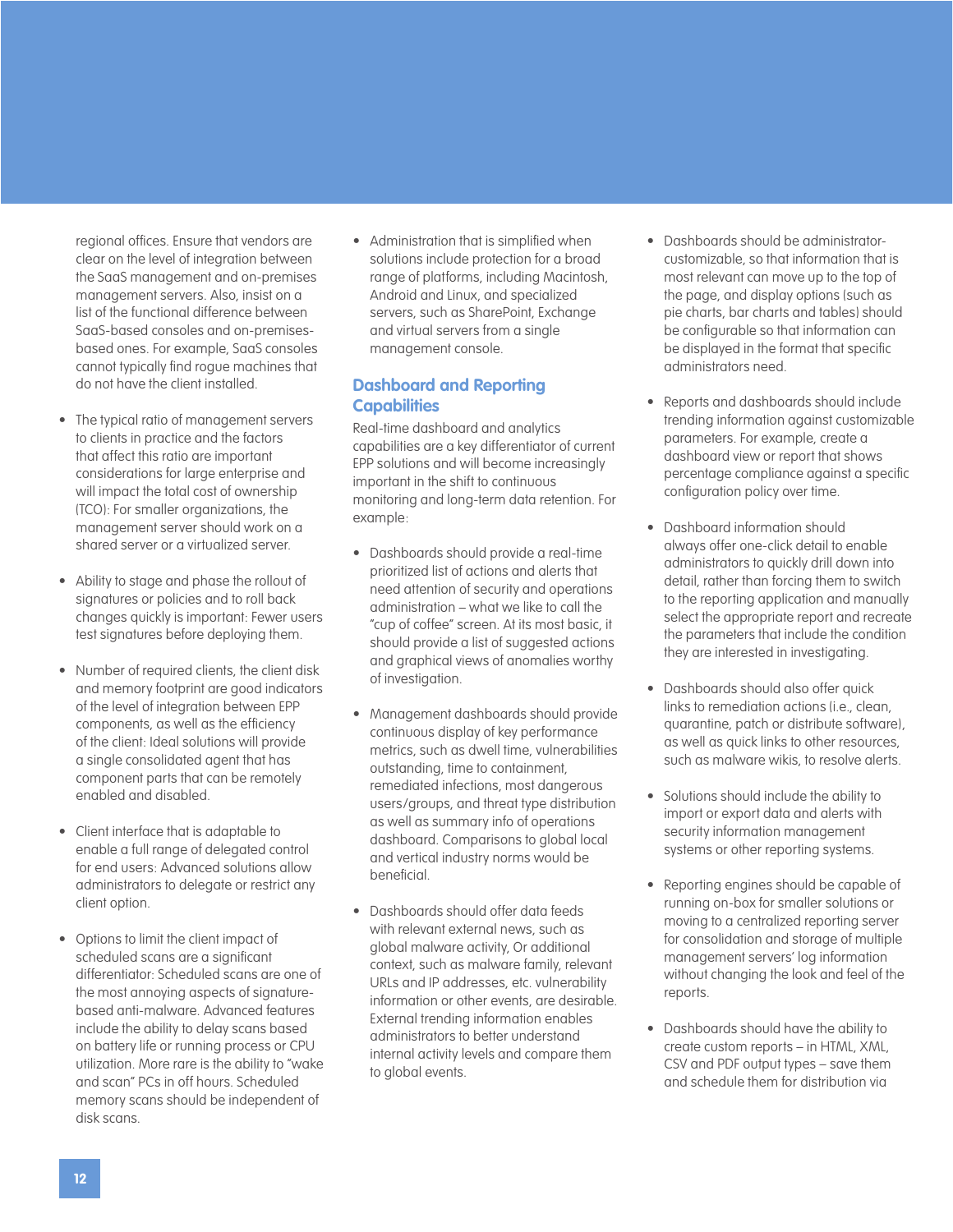email or FTP, or move them to the network directory. The ability to put multiple reports together in a report package and schedule for distribution is a more advanced feature.

- Databases must enable rapid report queries and the ability to store historical data for long-term storage in a standard format. Bonus points for natural language queries capabilities.
- Latency of the data should be customizable (i.e., faster refresh rate) with minimal network impact. Realtime queries against live data will be increasingly critical.
- Reporting engines should include a facility for creation of completely ad hoc reports similar to SQL queries, rather than just modification of the parameters of predeveloped reports.
- More-advanced solution will include analytics cubes that enable very complex queries that answer specific questions – for example; "show number of users in active directory group 'finance' that have an unencrypted laptop that have had more than three infections in the last two years."

#### **Virtualization Support**

Virtualization has become ubiquitous in modern data centers (desktop and server) and nearly every EPP vendor offers some form of support for running their solution in a virtualized environment. However, there are some key differences and before looking at vendor solutions, buyers must understand their organization's approach and use of virtual servers.

The first consideration is whether it is a full virtualization solution, where each system gets its own virtual machine (VM) and its

own copy of an OS, or is it the older terminal services model, where a single copy of Windows is used in a multitenant fashion to support multiple simultaneous sessions. The distinction is important because while most vendors support their EPP agents running in a full VM, they may or may not have redesigned their offering to run in a terminal services environment.

Most new virtualization deployments today use a model where server or desktop has its own full copy of an OS. Because the guest is essentially identical to the OS that runs on a physical device, most vendors will state they support running their agent in a VM. However, the reality is that there are substantial differences between different EPP vendor's supports of virtual environments. Simply running unmodified EPP agents in virtual machines can create significant resource contention issues. For example, if all the signature files of an agent are updated at once across hundreds of VMs, or if antimalware scanning of the file system kicks in all at the same time. The impact on network bandwidth, CPU utilization and storage input/ output can be significant. Because of this, a poorly implemented EPP solution can reduce VM density and negatively affect the overall TCO of the virtualization project.

At an absolute minimum, EPP solutions should support:

- Randomized scanning in which the scheduled scanning is "randomized" so that all scans do not kick off at the same time.
- Signature files (commonly referred to as DAT files), which should not all update at the same time; ideally, these can be delivered once and shared either directly or copied in a peer-to-peer fashion among VMs, reducing bandwidth requirements during updates.
- Gold image files, which ideally should be cached so they are not rescanned if unchanged.
- Configuration testing for organizations implementing "thin provisioning" where the VM images are reset back to known good state on each reboot. The configuration should be tested to understand how the signature files will be updated on each machine reboot and subsequent regeneration. This process can create issues if all users login at the same time in the morning and a new session is generated, requiring an update of the DAT file if it is provisioned from an out-of-date source.

More advanced solutions will offer centralized scanning by exploiting the hypervisor-level application programming interfaces (APIs) opened up by VMware to perform "agentless" scanning (the term agentless is somewhat of a misnomer as there is stub code placed into each VM by VMware's tools). Using this approach, the file-based anti-malware scanning can be offloaded to a "security VM" that coordinates the anti-malware scanning on all virtual hosts.

Additional features to look for in agentless scanning include:

- Support for agentless anti-malware scanning using the VMware hypervisor APIs
- Agentless file integrity monitoring and agentless access to network streams for firewalling and IPS exploiting VMware APIs

In a Microsoft Hyper-V environment, Microsoft has not delivered equivalent APIs for agentless malware scanning, but one of Microsoft's partners, 5nine Software, has implemented this using licensed signatures.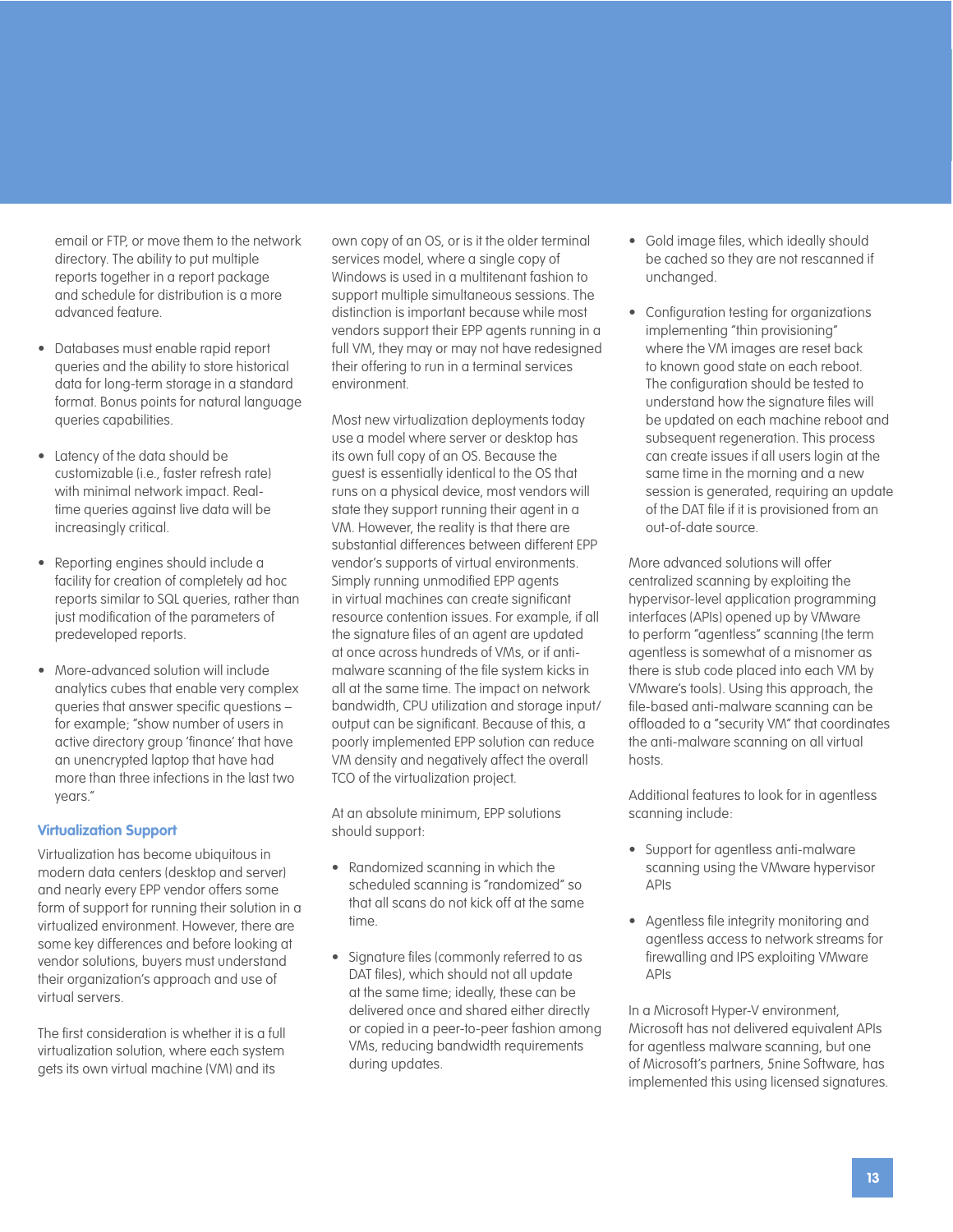Using hypervisor-specific APIs has its pros and cons. On the positive side, resource contention can be greatly reduced. However, on the negative side you are creating lock-in to the vendor's hypervisor platform. Another negative is that your capabilities are limited as to what is exposed by the APIs. For example, behavioral and memory protection as well as application control aren't yet exposed via the VMware APIs, so the EPP solution loses these capabilities unless an additional agent is introduced.

For this reason, some of the EPP vendors have implemented "Hybrid" architectures where a small agent in each VM coordinates with a master "security VM" running separately. This combination can centralize anti-malware scanning, but keep a small local agent for behavioral and memory protection. This hybrid approach has several benefits:

- The small local agent can perform inspection not possible using the hypervisor APIs
- The EPP solution can be architected to be hypervisor-neutral and therefore run in VMware, Hyper-V, KVM and other virtualization environments. Likewise, the EPP solution can be run in public clouds where VMs are used, but where none of the leading infrastructure-as-a-service (IaaS) providers offer hypervisor-level API access due to security concerns.

Even if hypervisor-specific APIs are used locally and agent-based protection is used in public clouds, the agent and management infrastructure should be architected to provide a single pane of glass for managing agents seamlessly across hybrid physical, virtual and cloud-based infrastructure without requiring different consoles for configuring policy and viewing security events.

Finally, licensing models should favor simplicity. In most cases, the EPP provider will charge the same amount for all endpoints, physical or virtual, easing the complexity of licensing for enterprises. Cloud virtual deployments that auto scale should be capable of accounting for utilization bursts without excessive auditing requirements or over capacity buying (see Note 5 for additional checklist for virtualization protection solutions).

#### **Data Encryption and DLP**

As organizations become increasingly concerned about data loss, EPP vendors are advancing data protection through endpoint data encryption and DLP capability. Many EPP vendors are selling encryption in the related mobile data protection market and are successful in selling both stand-alone and suite installations. Some EPP DLP solutions are components of broader enterprise DLP solutions, while others are stand-alone endpoint-only solutions. Endpoint DLP that is integrated into the EPP suite offers the promise of more content-aware port/firewall and encryption policies, simplified agent management and distribution, and lower cost. Standalone EPP DLP will likely satisfy many businesses' early needs but may not be suitable for more-ambitious future data protection plans. Buyers should certainly evaluate prospective EPP DLP capabilities and the vendor's longer-term road maps to determine how well it aligns with business needs. Mobile data protection (encryption solutions) does not need to be tightly integrated with EPP solutions. However, there are administrative and cost savings when they are integrated. Moreover integration of port control to selectively enable removable storage with DLP and encryption enable policies based on the content of the files in use – for example, forcing encryption on a file transferred to a USB drive if it contains sensitive information.

#### **Enterprise Mobility Management and Mobile Malware Protection**

As more endpoints in organizations take the form of mobile devices and mobile operating systems, EPP vendors are responding with protection and management features for these platforms. Since the mobile OS (primarily Android and iOS) are more secure out of the box, protection typically takes the form of managing the protection features built into mobile OS, which is generally referred to as "mobile device management" and now "enterprise mobility management." EMM functionality is not well-integrated into EPP suites, although several vendors have made investments in solutions with plans to integrate this functionality. Consider the following when looking at EMM functionality:

- Proactive auditing and upward reporting of status of system encryption policies
- Policy support that takes advantage of all management capabilities in a given platform
- Proactive detection and countermeasures for "jailbreaking," rooting and data leakage prevention
- Support for three major mobile platforms (Android, iOS, Windows), realizing that this is not a monolithic challenge

In addition to EMM, EPP suites also offer antivirus protection for these platforms. The traditional approach of only identifying malicious applications is tempting at this early stage of the market; however, an application control approach that catalogs all aspects of both good and bad apps will have more long-term business value. Security risks will extend to applications that leak sensitive or private information, create back doors to corporate resources, have no business value or may increase legal risk. Vendors like Appthority have created the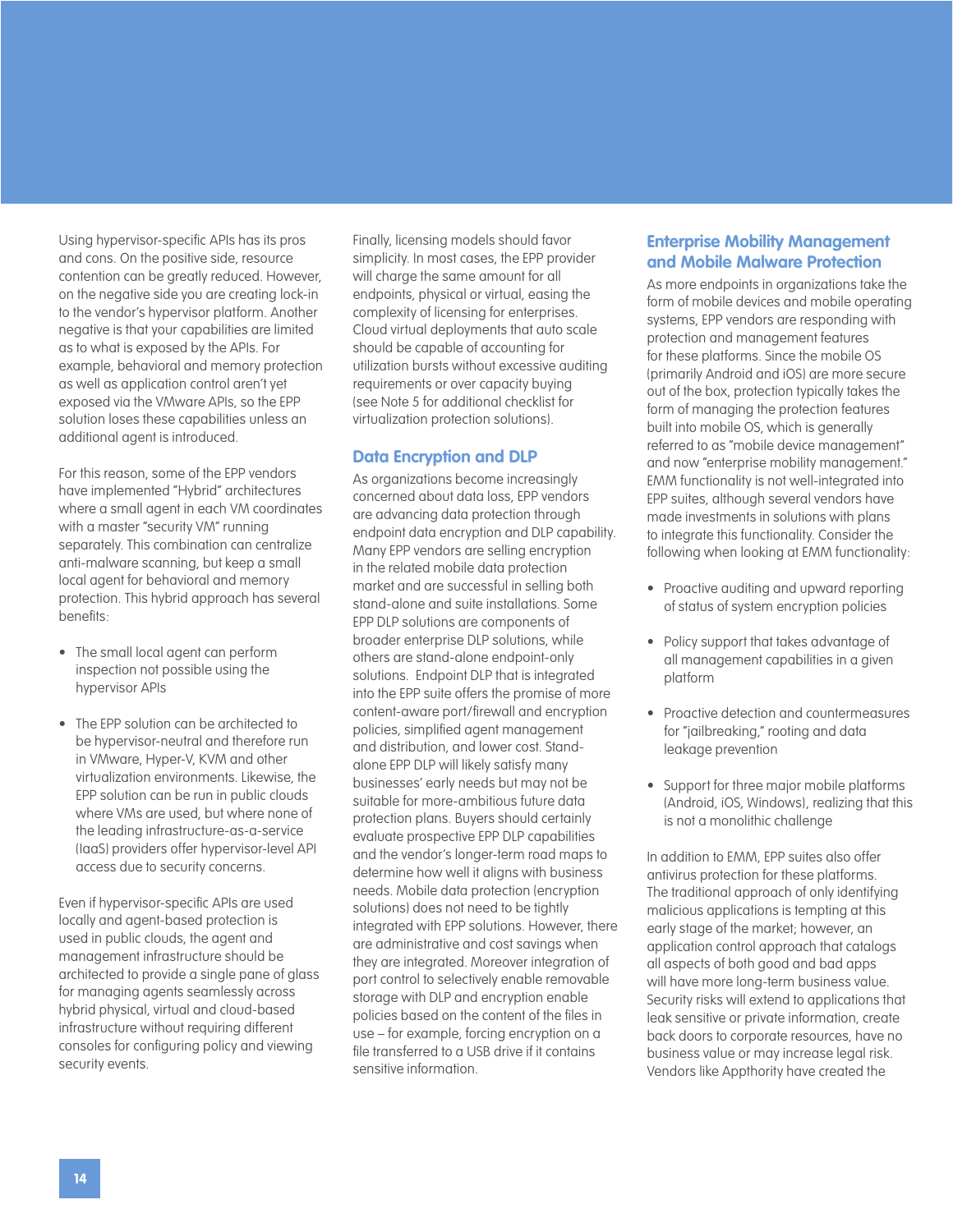mobile application catalog; however, few EPP vendors have made the investment in creating a mobile application catalog or licensing one yet – but that is the desired direction.

#### **Service and Support**

Service and support are essential concerns for secure endpoint protection suites, as they are for any business-critical technology. Capabilities to consider include:

- Dedicated product engineers' resources or direct access to Level 2 support
- Global support presence with local language support engineers in necessary geographies
- Evidence of extended tenure of support staff
- Vendor willingness to agree to high service-level agreements for callback responses
- SLAs for the production of signatures for unique malware discovered in the enterprise network.
- Support resources, including user forums, best-practice guidance and white papers
- Installation assistance and training
- Clear and consistent escalation policies

#### **Note 1**

#### **Sample Critical Tasks**

Common tasks might include:

• Review home page dashboard, paying particular attention to the placement of indicators that illustrate negative changes in the security posture of endpoints. Look for direct links to more information, recommendations and action steps to resolve events.

- Identify patterns of noncompliance. Some users, workgroups or tasks may cause repeat occurrences of policy violations that can be recognized by historical event analysis.
- Tour the report center, create a custom report and schedule it for delivery to an email box or Web server/portal.
- Show alert configuration capability, and integrate an alert with an external subscriber identity module.
- Show real-time data that lists clients on a network that do not have an EPP agent installed.
- Create or edit the policy elements that can be delegated (or restricted) to end users.
- Create or edit the policy configuration for client update distribution and step-through policy creation.
- Create or edit the policy to automatically push the EPP client to an endpoint that does not have it installed.
- Configure scheduled scans for endpoints. Focus on the ability to limit CPU utilization, and delegate the ability for end users to delay scan execution.
- Create or edit the port (i.e., USB, CDs, infrared) control configuration. Pay particular attention to the granularity of the restrictions and the linkage to file types and encryption, if any.
- Create or edit VPN policy (i.e., deny split tunneling) for a specific active directory group.
- Create or edit location-based policy, and pay attention to the level of automation in selecting when a policy should be invoked.
- Create or edit a Wi-Fi-specific policy.
- Create or edit a whitelisting and/or lockdown configuration for a certain group of PCs. Add a new executable program to the whitelist. Autogenerate a whitelist from the installed applications on a PC. Authorize a software distribution method and directory as a whitelisted source of applications.
- Show a single-page summary of client configuration information, and print it for review.
- Review HIPS policy configuration and step through the false-positive-handling process, including deactivating a specific HIPS rule for a specific application.
- Edit role-based administration and hierarchical administration to add a new role.

#### **Note 2**

#### **Evaluating a Task-Based System**

A task-based system can be evaluated by creating a list of common tasks and comparing the number of steps required to complete each task.

#### **Note 3**

#### **Choosing an Enterprise's Policy Interface**

An enterprise's policy interface – like its policies – should be chosen fundamentally to address the needs of the business. Excessively complex and technical policy interfaces and reporting will force IT to interpret and implement business policy, increasing both workload and the potential for errors and miscommunication. A policy interface should be intuitive and usable by nontechnical business personnel – for example, HR and legal staff. A good way to test the usability of an interface is to give such personnel an opportunity to test it.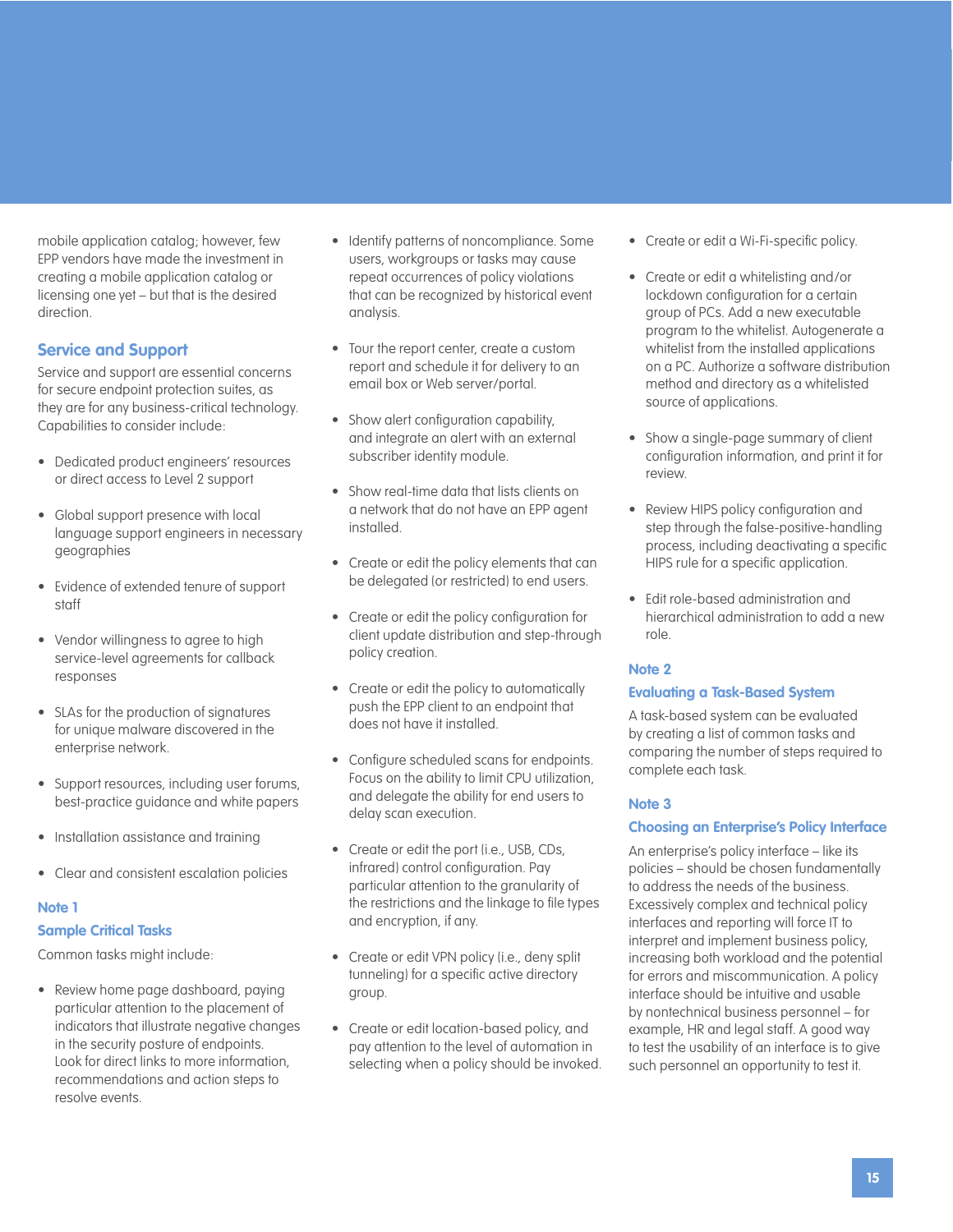#### **Note 4**

#### **Reusable Policy Objects**

Reusable policy objects are critical to the creation of a scalable policy environment. Objects such as dictionaries should be separate referenced databases, files or subroutines, so that they can be reused in multiple policies but updated centrally. Policies that use hard-coded objects require administrators to update multiple policies to make a simple change.

#### **Note 5**

#### **Checklist for Virtual System Support**

- Which terminal services and virtualized environments are explicitly supported by the vendor?
- Does the support go beyond staggered scanning?
- How are DAT files updated across VMs?
- Is the agent architecture different than the one used for physical endpoints?
- Are hypervisor-specific APIs used and have you considered the pros/cons of this approach, including vendor lock-in?
- Does the EPP offer less functionality when running virtualized? What functionality is lost?
- Does the vendor offer a hypervisorneutral option?
- Does the vendor offer a hybrid light agent/coordinating security VM option?
- Is the same management console used across physical/virtual?
- What is the EPP vendor's strategy for protecting workloads in public cloud IaaS?
- What public cloud IaaS providers are explicitly supported?
- For highly variable public cloud IaaS models, does the vendor offer usagebased licensing- per month or per hour?

Source: Gartner Research, G00274074, Peter Firstbrook Neil MacDonald, 29 January 2015